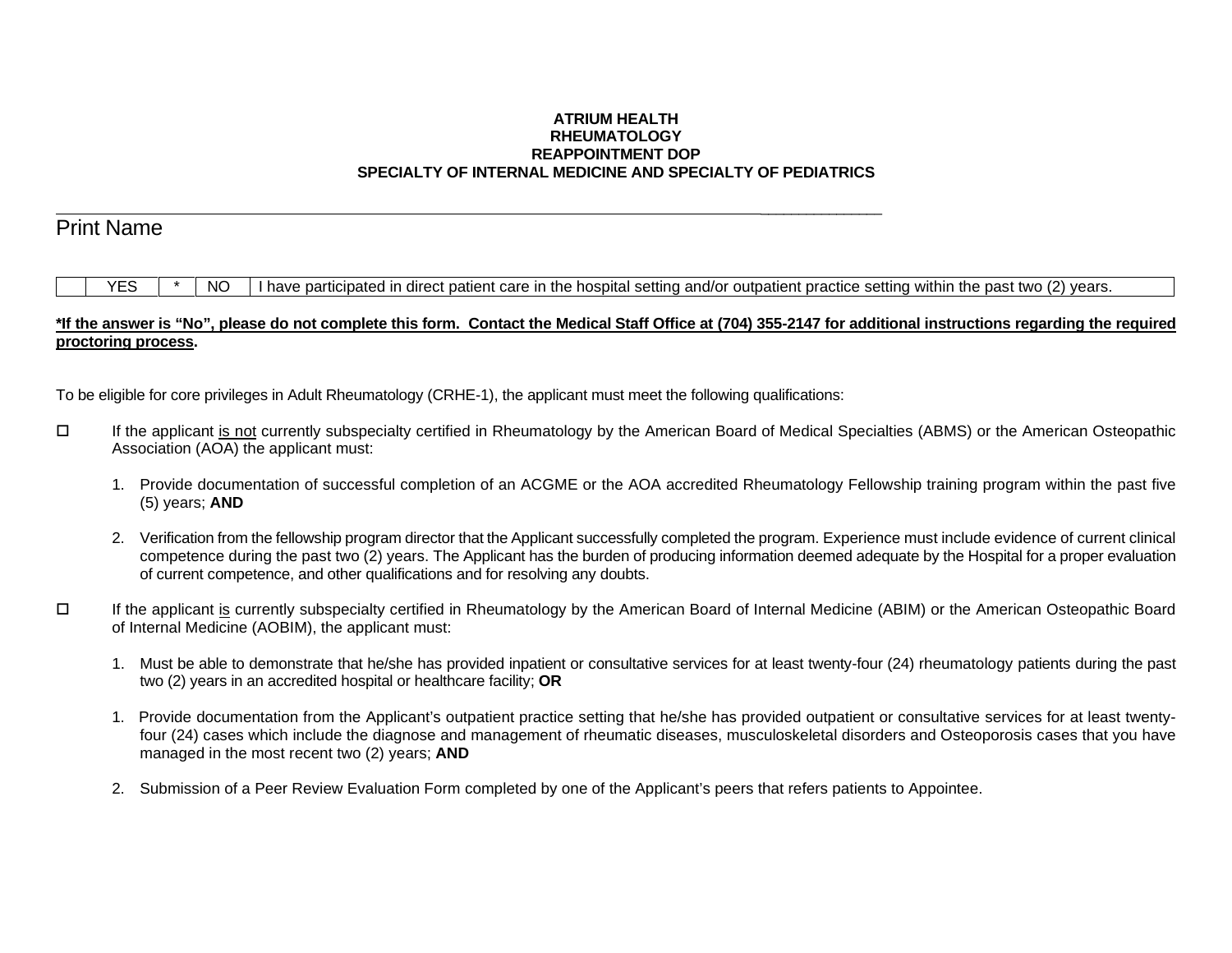- Carolinas HealthCare System Kings Mountain applicants may be eligible for Core Rheumatology privileges by meeting the following qualifications:
	- 1. Demonstrate sufficient experience in Rheumatology skills to safely undertake the full spectrum of Rheumatology procedures. Experience must include evidence of current clinical competence during the past two (2) years. Applicants have the burden of producing information deemed adequate by the Hospital for a proper evaluation of current competence, and other qualifications and for resolving any doubts.

To be eligible for core privileges in Pediatric Rheumatology (CRHE-2), the applicant must meet the following qualifications:

- If the applicant is not currently subspecialty certified in Rheumatology by the American Board of Pediatrics (ABP) or the American Osteopathic Board of Pediatrics (AOBP), the applicant must:
	- 1. Provide documentation of successful completion of an ACGME or an AOA accredited Pediatric Rheumatology fellowship training program, within the past five (5) years; **AND**
	- 2. Provide verification from the fellowship program director that the Applicant successfully completed the program. Experience must include evidence of current clinical competence during the past two (2) years. The Applicant has the burden of producing information deemed adequate by the Hospital for a proper evaluation of current competence, and other qualifications and for resolving any doubts.
- If the applicant is currently subspecialty certified in Pediatric Rheumatology by the American Board of Pediatrics (ABP) or the American Osteopathic Board of Pediatrics (AOBP), the applicant must:
	- 1. Be able to demonstrate that he/she has provided inpatient or consultative services for at least twenty-four (24) pediatric rheumatology patients during the past two (2) years in an accredited hospital or healthcare facility; **OR**
	- 1. Provide documentation from the Applicant's outpatient practice setting that he/she has provided outpatient or consultative services for at least twentyfour (24) cases which include the management of Rheumatoid Arthritis; collagen diseases, athletic injuries that you have managed in the most recent two (2) years; **AND**
	- 2. Submission of a Peer Review Evaluation Form completed by one of the Applicant's peers that refers patients to Appointee.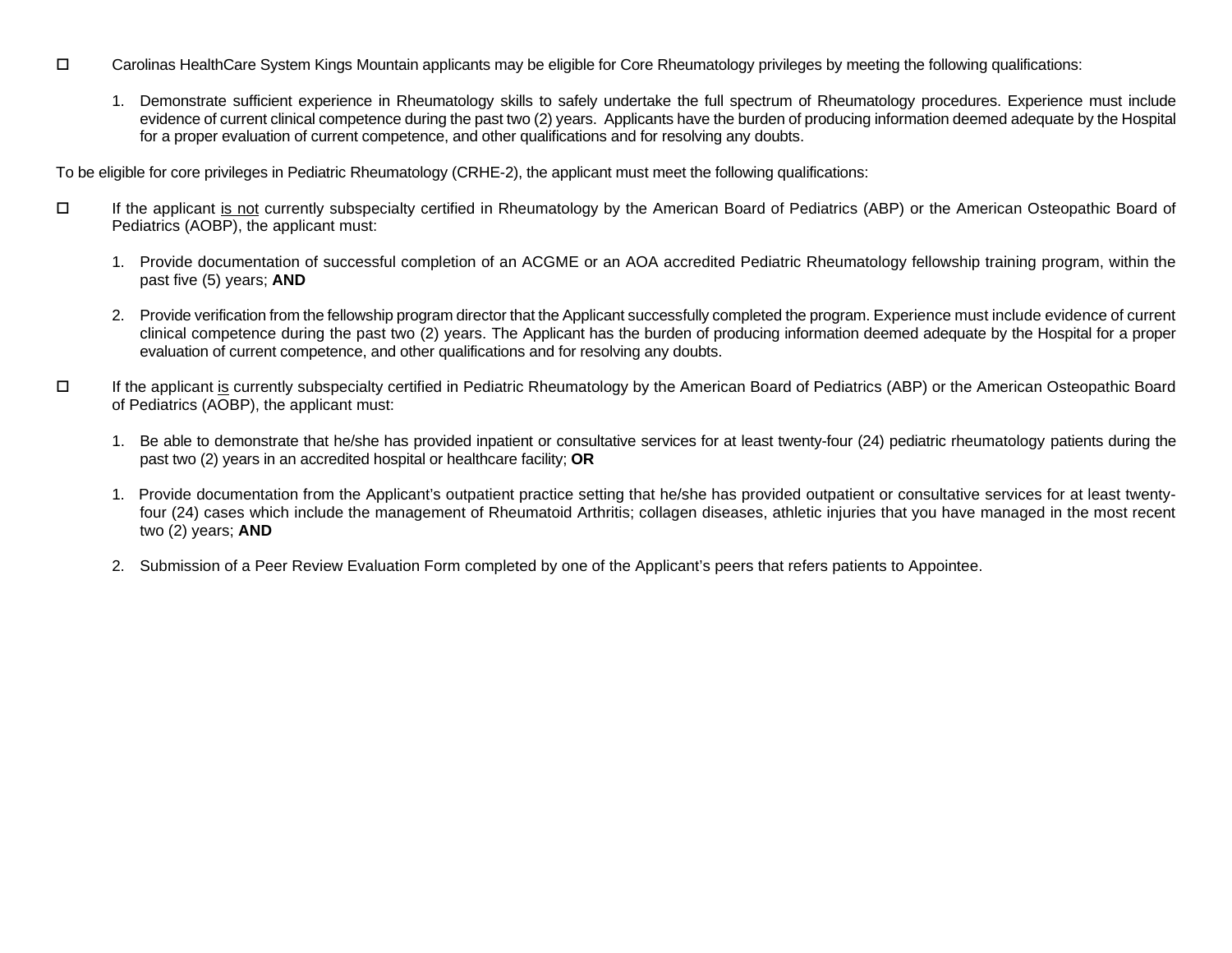NOTE 1: Physicians must apply for "CORE" privileges in order to be eligible for clinical privileges in the specialty of Rheumatology at any facility within Atrium Health.

NOTE 2: "CORE" privileges cannot be amended or altered in any way.

NOTE 3: If general Internal Medicine or general Pediatric Privileges are required, please request the appropriate additional Delineation of Privileges Forms.

NOTE 4: Please note that the exercise of certain privileges enumerated herein is necessarily limited by the operational, and resource constraints of the facility. All procedures must be performed within a clinical setting with the capabilities and organizational structure required to provide appropriate support.

| <b>CMC</b>                                                                                                                                                                                                                                                                                                                                                                                                                                                          | <b>Pineville</b>                                                                                                                                                                                                                                                                              | <b>University</b> | <b>CR</b> | Lincoln | <b>Cabarrus</b> | Union | Stanly | Anson | Cleveland                                                      |        |                                                                                                                                                                                                                                                                                                                                                                                                                                                                                                                                                                                  |  |
|---------------------------------------------------------------------------------------------------------------------------------------------------------------------------------------------------------------------------------------------------------------------------------------------------------------------------------------------------------------------------------------------------------------------------------------------------------------------|-----------------------------------------------------------------------------------------------------------------------------------------------------------------------------------------------------------------------------------------------------------------------------------------------|-------------------|-----------|---------|-----------------|-------|--------|-------|----------------------------------------------------------------|--------|----------------------------------------------------------------------------------------------------------------------------------------------------------------------------------------------------------------------------------------------------------------------------------------------------------------------------------------------------------------------------------------------------------------------------------------------------------------------------------------------------------------------------------------------------------------------------------|--|
|                                                                                                                                                                                                                                                                                                                                                                                                                                                                     |                                                                                                                                                                                                                                                                                               | City              |           |         |                 |       |        |       |                                                                |        | <b>ADULT RHEUMATOLOGY CORE PRIVILEGES</b>                                                                                                                                                                                                                                                                                                                                                                                                                                                                                                                                        |  |
|                                                                                                                                                                                                                                                                                                                                                                                                                                                                     |                                                                                                                                                                                                                                                                                               |                   | N/A       |         |                 |       |        |       |                                                                | CRHE-1 | Privileges to evaluate, diagnose, treat and provide<br>consultation to patients of all ages, except where<br>specifically excluded from practice, with diseases of<br>the joints, muscle, bones and tendons including but<br>not limited to arthritis, back pain, muscle strains,<br>common athletic injuries, and collagen diseases.<br>Privileges also to include the diagnosis, care and<br>management of disorders categorized generally as<br>collagen vascular disorders and all types of<br>inflammatory vasculitis, to include arteritis, venulitis<br>and capillaritis. |  |
| Adult Rheumatology Core Privileges include, but are not limited to performance of history and physical exam, diagnostic arthroscopy, diagnostic aspiration of joints and<br>interpretation of synovial fluid studies, nailfold capillary microscopy, intra-articular administration of flucocorticoids, therapuetic injection of diarthrodial joints, bursae, tenosynovial<br>structures and entheses; infectious/antimicrobial therapy; perform bone density test. |                                                                                                                                                                                                                                                                                               |                   |           |         |                 |       |        |       |                                                                |        |                                                                                                                                                                                                                                                                                                                                                                                                                                                                                                                                                                                  |  |
|                                                                                                                                                                                                                                                                                                                                                                                                                                                                     |                                                                                                                                                                                                                                                                                               |                   |           |         |                 |       |        |       | <b>Maintenance Criteria for Continued Privileges (CRHE-1):</b> |        |                                                                                                                                                                                                                                                                                                                                                                                                                                                                                                                                                                                  |  |
|                                                                                                                                                                                                                                                                                                                                                                                                                                                                     |                                                                                                                                                                                                                                                                                               |                   |           |         |                 |       |        |       |                                                                |        | In order to be eligible for reappointment the Appointee shall demonstrate current clinical competence by providing documentation of ten (10) inpatient consultations                                                                                                                                                                                                                                                                                                                                                                                                             |  |
|                                                                                                                                                                                                                                                                                                                                                                                                                                                                     | within the most recent two (2) years; AND                                                                                                                                                                                                                                                     |                   |           |         |                 |       |        |       |                                                                |        |                                                                                                                                                                                                                                                                                                                                                                                                                                                                                                                                                                                  |  |
| 2. Submission of a Peer Review Evaluation Form completed by one of the Appointee's peers that refers patients to Appointee.                                                                                                                                                                                                                                                                                                                                         |                                                                                                                                                                                                                                                                                               |                   |           |         |                 |       |        |       |                                                                |        |                                                                                                                                                                                                                                                                                                                                                                                                                                                                                                                                                                                  |  |
| $\overline{OR}$                                                                                                                                                                                                                                                                                                                                                                                                                                                     |                                                                                                                                                                                                                                                                                               |                   |           |         |                 |       |        |       |                                                                |        |                                                                                                                                                                                                                                                                                                                                                                                                                                                                                                                                                                                  |  |
|                                                                                                                                                                                                                                                                                                                                                                                                                                                                     | 1. Provide documentation from the Appointee's outpatient practice setting of at least twenty-four (24) cases which include the diagnose and management of rheumatic<br>diseases, musculoskeletal disorders and Osteoporosis cases that you have managed in the most recent two (2) years; AND |                   |           |         |                 |       |        |       |                                                                |        |                                                                                                                                                                                                                                                                                                                                                                                                                                                                                                                                                                                  |  |
|                                                                                                                                                                                                                                                                                                                                                                                                                                                                     |                                                                                                                                                                                                                                                                                               |                   |           |         |                 |       |        |       |                                                                |        |                                                                                                                                                                                                                                                                                                                                                                                                                                                                                                                                                                                  |  |
|                                                                                                                                                                                                                                                                                                                                                                                                                                                                     | Submission of a Peer Review Evaluation Form completed by one of the Appointee's peers that refers patients to Appointee.                                                                                                                                                                      |                   |           |         |                 |       |        |       |                                                                |        |                                                                                                                                                                                                                                                                                                                                                                                                                                                                                                                                                                                  |  |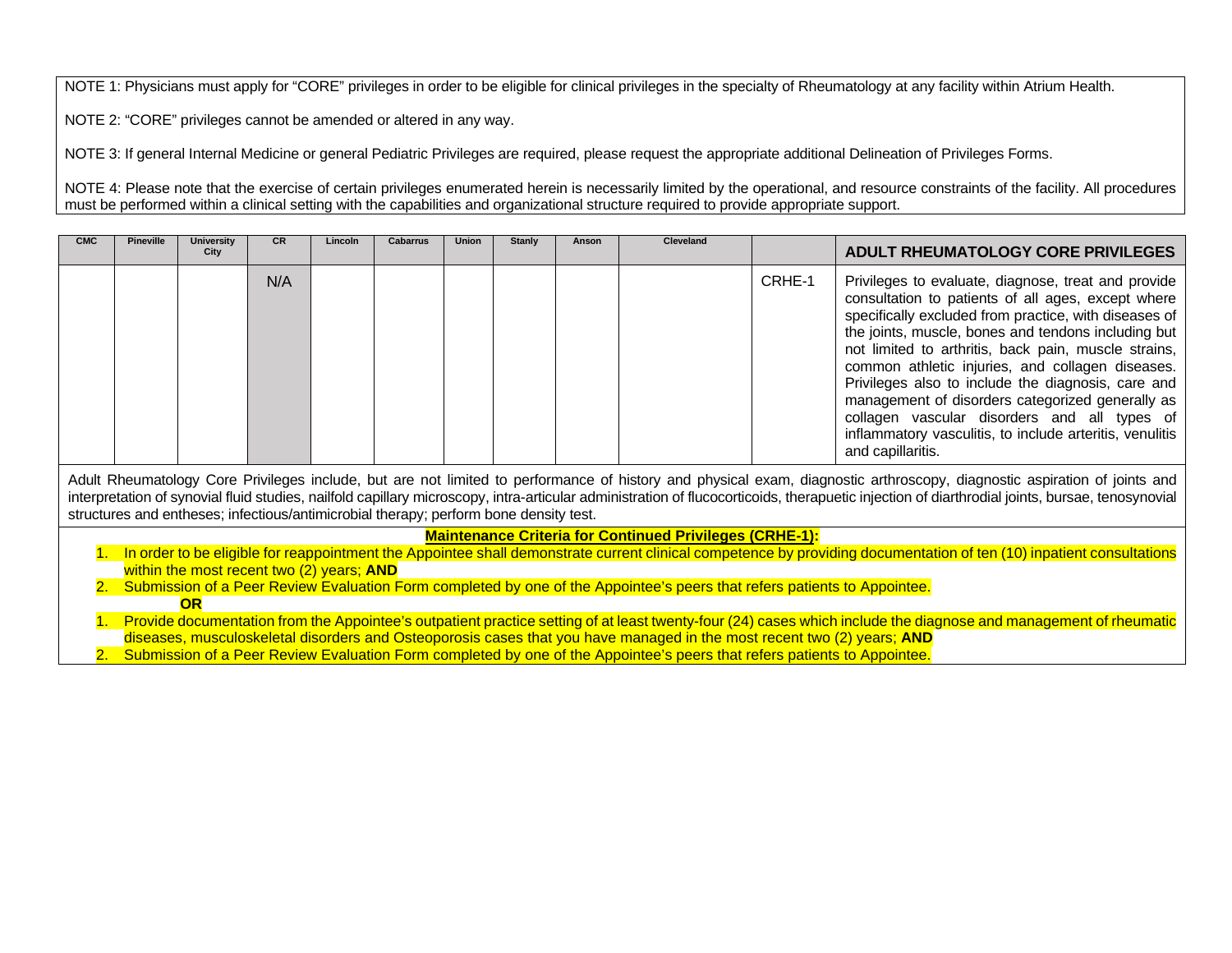### **\* SPECIAL PRIVILEGES WITH QUALIFICATIONS AND/OR SPECIFIC CRITERIA - PROVIDE THE NUMBER OF PROCEDURES PERFORMED WITHIN THE PAST TWO YEARS AND FACILITY WHERE THE PROCEDURES WERE PERFORMED.**

| <b>CMC</b> | Pine. | Univ. | <b>CR</b> | Lin. | <b>CAB</b> | <b>Union</b> | <b>Stanly</b> | Anson | <b>CLE</b> | <b>ADULT RHEUMATOLOGY</b><br><b>SPECIAL PRIVILEGES</b><br>Must apply for and maintain Adult<br>Rheumatology Core Privileges (CRHE-1) |                                        | <b>Minimum</b><br><b>Number</b><br>Required | <b>Number</b><br>Performed<br><b>Within The</b><br>Past 2<br>Years | Location |
|------------|-------|-------|-----------|------|------------|--------------|---------------|-------|------------|--------------------------------------------------------------------------------------------------------------------------------------|----------------------------------------|---------------------------------------------|--------------------------------------------------------------------|----------|
|            |       |       | N/A       |      |            |              |               |       |            | $CRHE-1(a)^*$                                                                                                                        | Interpretation of Bone<br>Density Scan | 24                                          |                                                                    |          |

#### **Maintenance Criteria for Continued Privileges (CRHE-1(a):**

The Physician must submit a minimum of twenty-four (24) interpretations over the past two (2) years based on acceptable results of ongoing professional practice evaluation and outcomes to reapply for current special privileges as well as documentation of the a current Dual-energy X-ray absorptiometry interpretation certification. This will be reviewed at the time of reappointment. Practitioners who would like to continue to hold any special privileges but are unable to document the minimal number will be requested to voluntarily withdraw their request for such privileges and to complete the necessary proctoring forms.

| <b>CMC</b> | <b>Pineville</b> | <b>University</b><br>City | CR. | Lincoln | Cabarrus | Union | Stanly | Anson | <b>Cleveland</b> |        | <b>CORE RHEUMATOLOGY PRIVILEGES -</b><br><b>REHABILITATION HOSPITAL SETTING ONLY</b>                                                                                                                                               |
|------------|------------------|---------------------------|-----|---------|----------|-------|--------|-------|------------------|--------|------------------------------------------------------------------------------------------------------------------------------------------------------------------------------------------------------------------------------------|
| N/A        | N/A              | N/A                       |     | N/A     | N/A      | N/A   | N/A    | N/A   | N/A              | CRHE-3 | Privileges include evaluation and management,<br>as well as procedures approved for performance<br>acute rehabilitation setting, in<br>within the<br>with<br>comprehensive<br>the<br>coniunction<br>rehabilitation treatment plan. |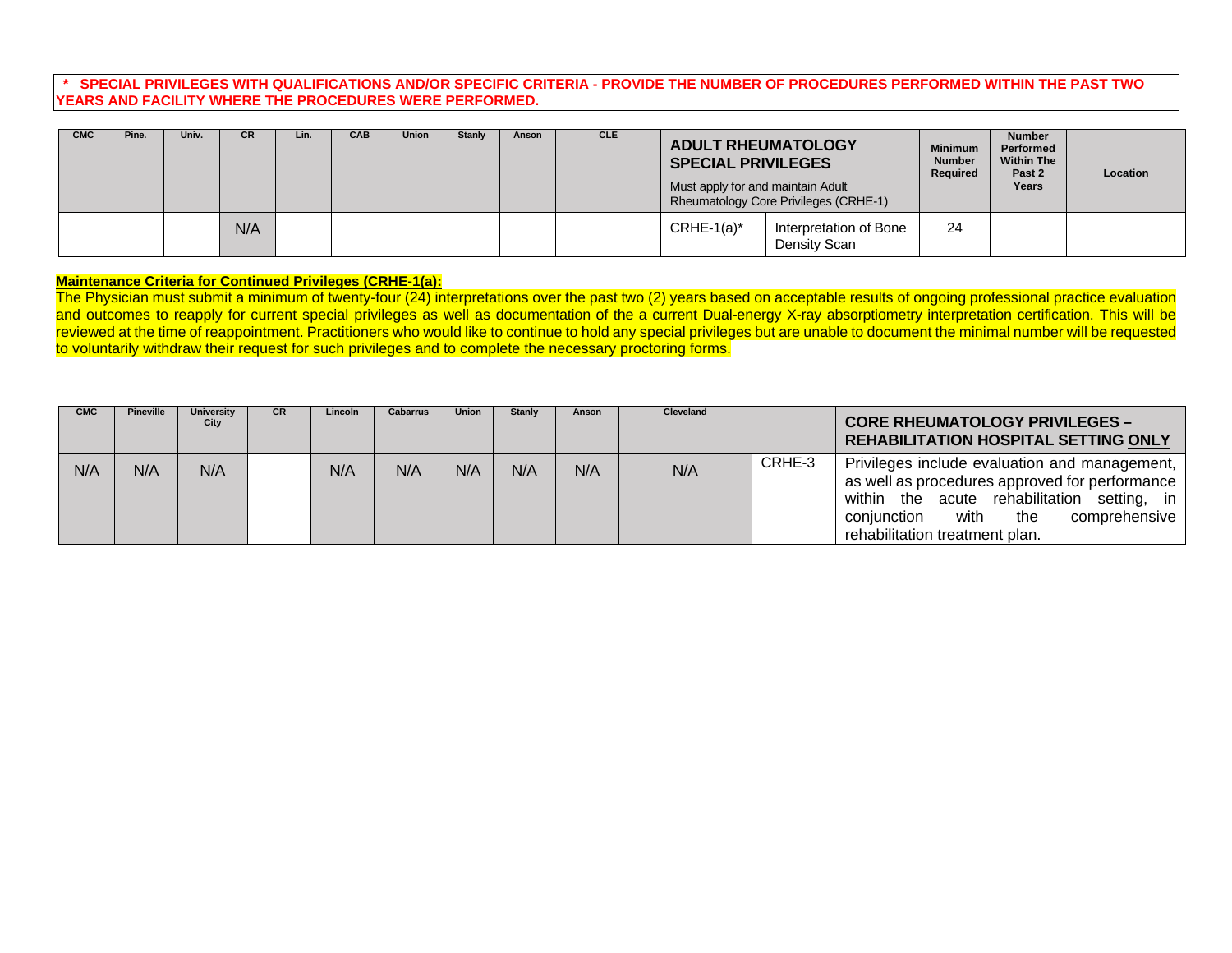| <b>CMC</b>                                                                                                                                                                                                                                                                                                                                                                                                                                                                                                                                                                                                                                                                         | <b>Pineville</b> | <b>University</b><br>City | CR  | Lincoln | <b>Cabarrus</b> | <b>Union</b> | <b>Stanly</b> | Anson | Cleveland |        | <b>PEDIATRIC RHEUMATOLOGY CORE</b><br><b>PRIVILEGES</b>                                                                                                                                                                                                                                                                                                                                                                                                                                                                                                                                                                                                     |
|------------------------------------------------------------------------------------------------------------------------------------------------------------------------------------------------------------------------------------------------------------------------------------------------------------------------------------------------------------------------------------------------------------------------------------------------------------------------------------------------------------------------------------------------------------------------------------------------------------------------------------------------------------------------------------|------------------|---------------------------|-----|---------|-----------------|--------------|---------------|-------|-----------|--------|-------------------------------------------------------------------------------------------------------------------------------------------------------------------------------------------------------------------------------------------------------------------------------------------------------------------------------------------------------------------------------------------------------------------------------------------------------------------------------------------------------------------------------------------------------------------------------------------------------------------------------------------------------------|
|                                                                                                                                                                                                                                                                                                                                                                                                                                                                                                                                                                                                                                                                                    |                  |                           | N/A |         |                 |              |               |       |           | CRHE-2 | Privileges to evaluate, diagnose and provide<br>consultation and treatment to patients birth to<br>young adulthood with proven or suspected acute<br>and chronic rheumatic diseases or disorders of<br>the joints, muscles, bones and tendons; including<br>but not limited to management of arthritis, back<br>pain, muscle strains, common athletic injuries and<br>collagen diseases.<br>Assess, stabilize and<br>determine the disposition of patient with<br>emergency conditions. The core privileges in this<br>specialty include the procedures listed below and<br>such other procedures that are extensions of the<br>same techniques and skills. |
| Pediatric Rheumatology Core Privileges include performance of history and physical exam, diagnostic arthroscopy, diagnostic aspiration of joints and interpretation of<br>synovial fluid studies, nailfold capillary microscopy, intra-articular administration of flucocorticoids, therapuetic injection of diarthrodial joints, bursae, tenosynovial<br>structures and enthuses; infectious/antimicrobial therapy; performance or interpretation of biopsies of tissues relevant to the diagnosis of rheumatic diseases, bone<br>density measurements, controlled clinical trials in rheumatic diseases and electromyograms, nerve conduction studies and muscle/nerve biopsies. |                  |                           |     |         |                 |              |               |       |           |        |                                                                                                                                                                                                                                                                                                                                                                                                                                                                                                                                                                                                                                                             |
| <b>MAINTENANCE CRITERIA FOR CONTINUED PRIVILEGES (CRHE-2):</b>                                                                                                                                                                                                                                                                                                                                                                                                                                                                                                                                                                                                                     |                  |                           |     |         |                 |              |               |       |           |        |                                                                                                                                                                                                                                                                                                                                                                                                                                                                                                                                                                                                                                                             |
| 1. In order to be eligible for reappointment the Appointee shall demonstrate current clinical competence by providing documentation of ten (10) inpatient<br>consultations within the most recent two (2) years; AND                                                                                                                                                                                                                                                                                                                                                                                                                                                               |                  |                           |     |         |                 |              |               |       |           |        |                                                                                                                                                                                                                                                                                                                                                                                                                                                                                                                                                                                                                                                             |
| 2. Submission of a Peer Review Evaluation Form completed by one of the Appointee's peers that refers patients to Appointee.                                                                                                                                                                                                                                                                                                                                                                                                                                                                                                                                                        |                  |                           |     |         |                 |              |               |       |           |        |                                                                                                                                                                                                                                                                                                                                                                                                                                                                                                                                                                                                                                                             |
| OR<br>1. Provide documentation from the Appointee's outpatient practice setting of at least twenty-four (24) cases which include the management of Rheumatoid<br>Arthritis; collagen diseases, and athletic injuries that you have managed in the most recent two (2) years;                                                                                                                                                                                                                                                                                                                                                                                                       |                  |                           |     |         |                 |              |               |       |           |        |                                                                                                                                                                                                                                                                                                                                                                                                                                                                                                                                                                                                                                                             |

2. Submission of a Peer Review Evaluation Form completed by one of the Appointee's peers that refers patients to Appointee.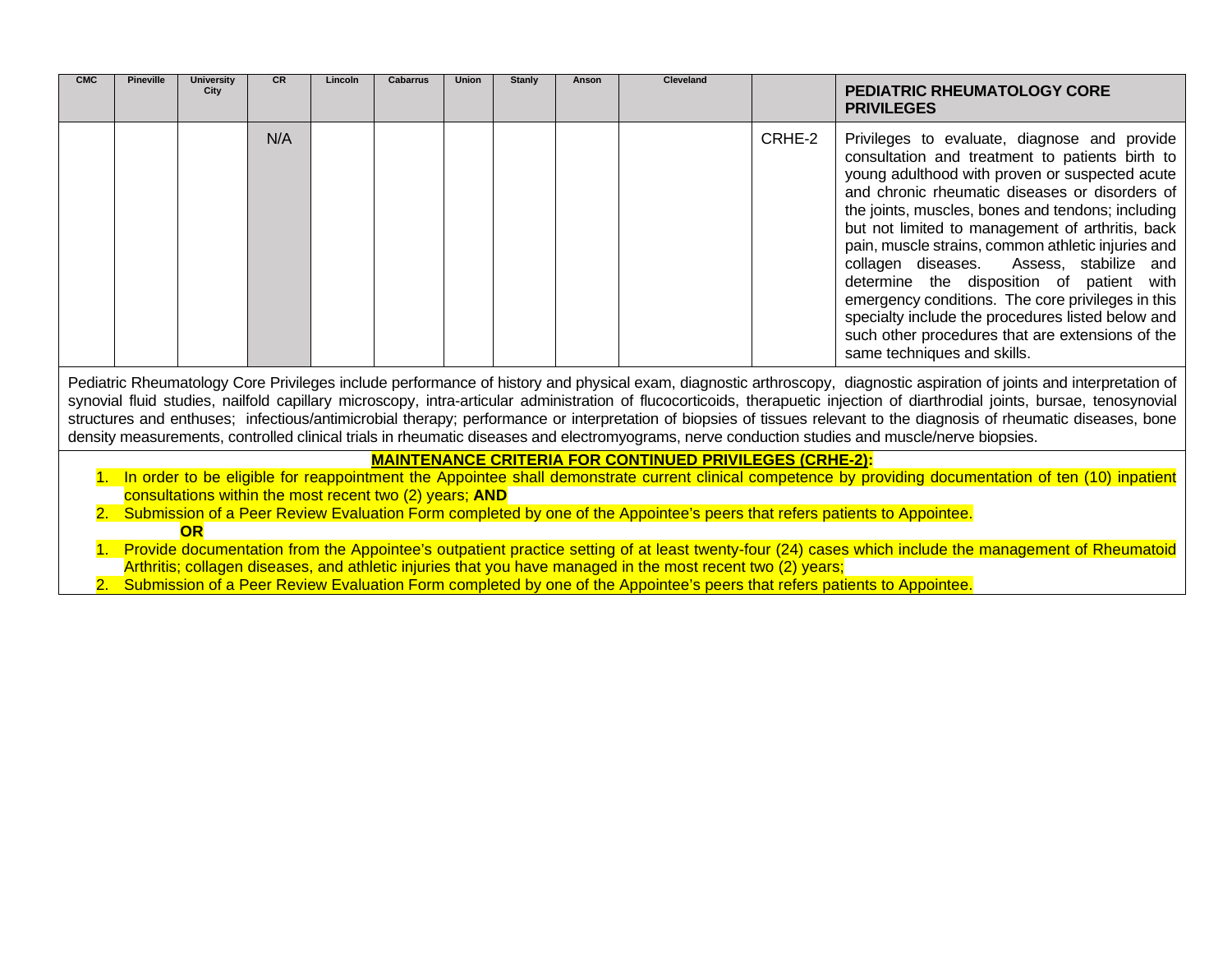## **PRIVILEGES REQUESTED BY:**

I have requested only those privileges for which by education, training, current experience, and demonstrated performance I am qualified to perform, and that I wish to exercise at Atrium Health and;

I understand that:

- a) In exercising any clinical privileges granted, I am constrained by hospital and medical staff policies and rules applicable generally and any applicable to the particular situation.
- b) Any restriction on the clinical privileges granted to me is waived in an emergency situation and in such a situation my actions are governed by the applicable section of the medical staff bylaws or related documents.

I attest that I am not currently a user of illegal drugs or do not currently abuse the use of legal drugs.

\_\_\_\_\_\_\_\_\_\_\_\_\_\_\_\_\_\_\_\_\_\_\_\_\_\_\_\_\_\_\_\_\_\_\_\_\_\_\_\_\_\_\_\_\_\_\_\_\_\_\_\_\_\_\_\_\_\_\_\_\_\_\_\_\_\_\_\_\_\_

I attest that I do not have a physical or mental condition which could affect my motor skills or ability to exercise the clinical privileges requested or that I require an accommodation in order to exercise the privileges requested safely and competently.

Signature Date Date of the Signature Date of the Date of the Date of the Date of the Date of the Date of the D

\_\_\_\_\_\_\_\_\_\_\_\_\_\_\_\_\_\_\_\_\_\_\_\_\_\_\_\_\_\_\_\_\_\_\_\_\_\_\_\_\_\_\_\_\_\_\_\_\_\_\_\_\_\_\_\_\_\_\_\_\_\_\_\_\_\_\_\_\_\_\_\_\_\_\_ \_\_\_\_\_\_\_\_\_\_\_\_\_\_\_\_\_\_\_\_

Print Name

Approved by CHS Medical Executive Committee: 05/18/2017 Approved by Board of Commissioners: 06/13/2017